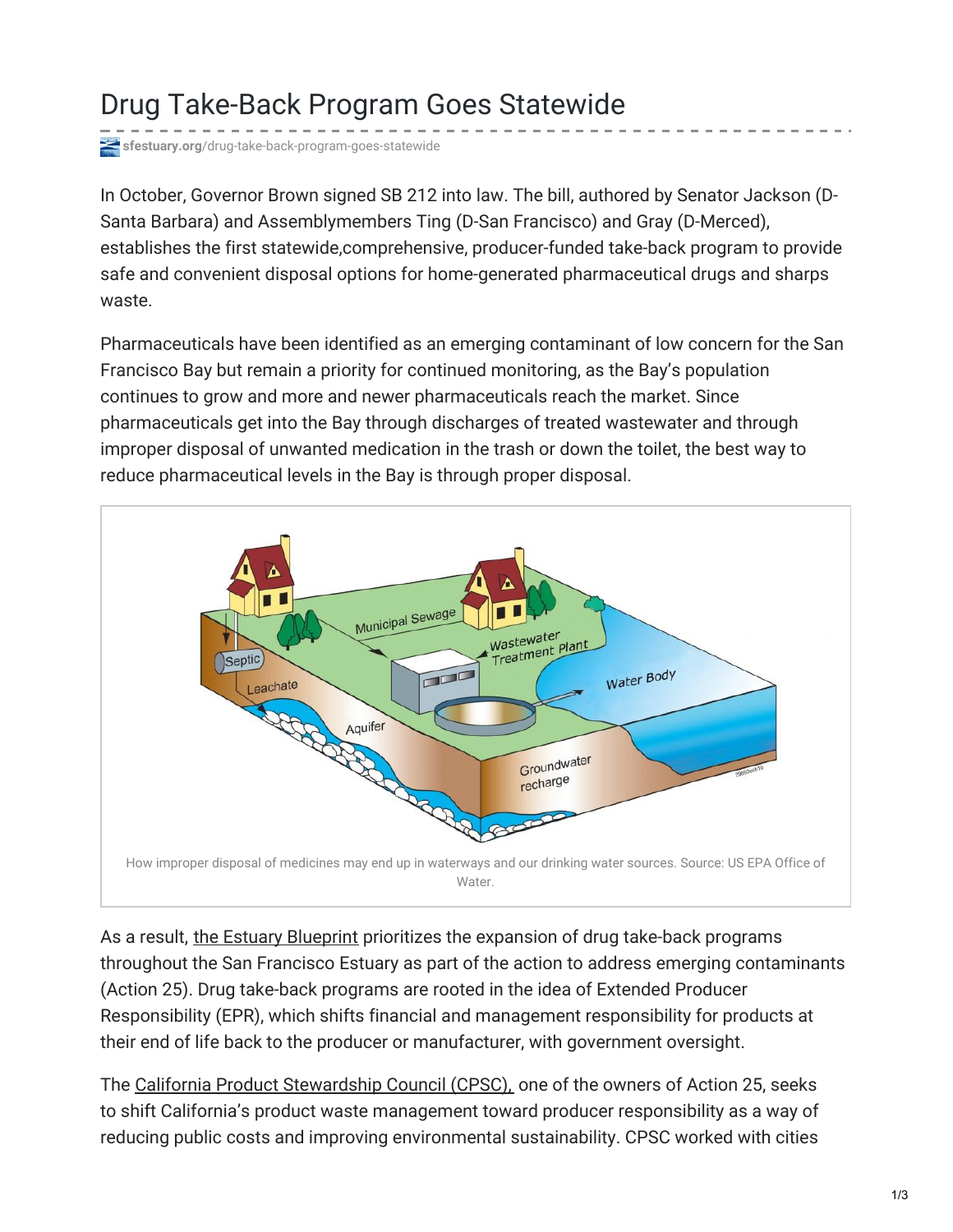and counties throughout the San Francisco Estuary and the state to pass ordinances to establish drug take-back programs.



San Francisco Supervisor (now Mayor) London Breed and the Department of Public Health's Chief Pharmacist Dave Woods demonstrate how San Francisco's new drug take-back program works on October 19, 2017 (Photo source: SFEP).